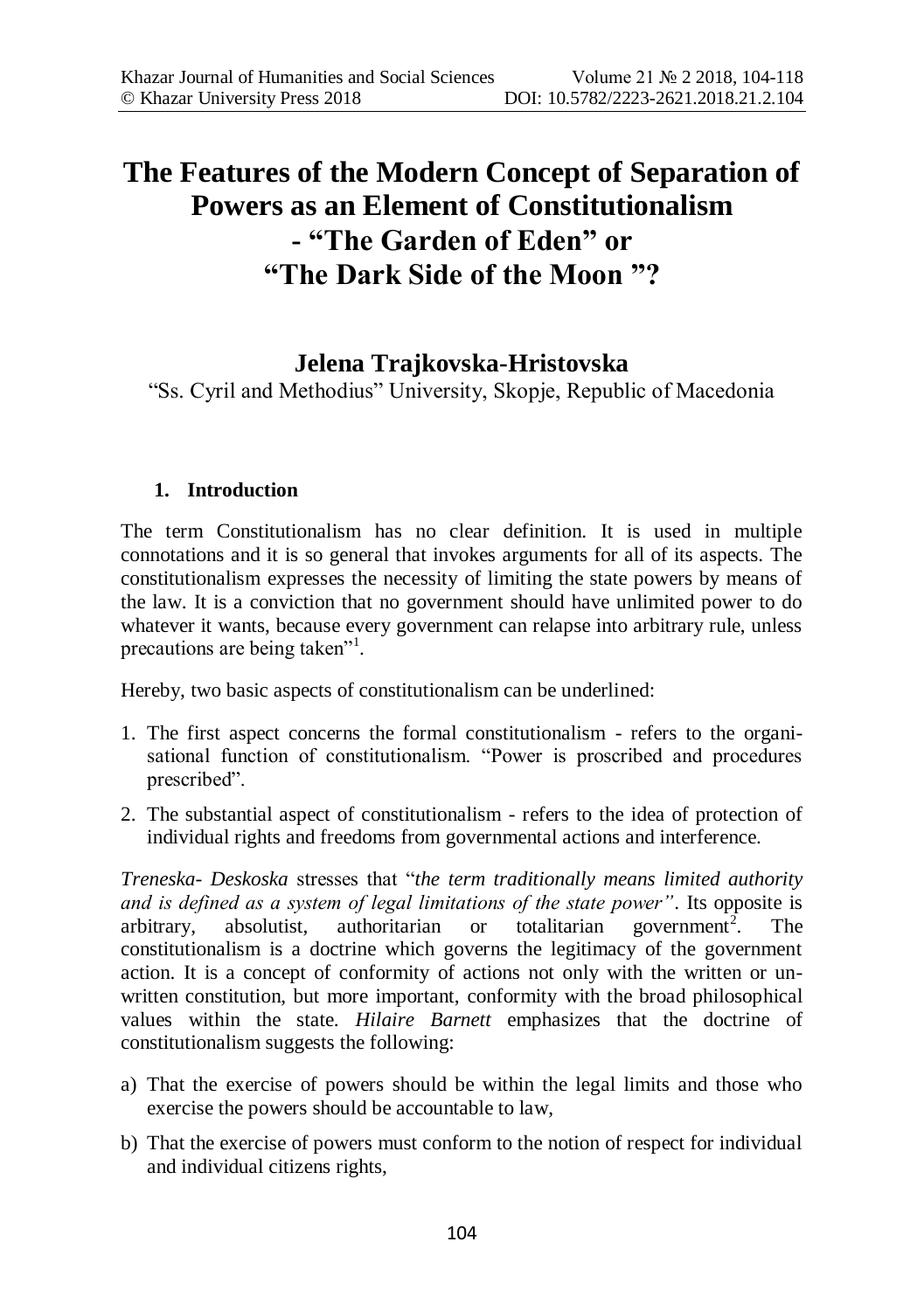- c) That the powers conferred on institutions within the state whether legislative, executive or judicial - be sufficiently disperse between the various institutions so as to avoid the abuse of power.
- d) That the government, in formulating policy and the legislature, in legitimating that policy, are accountable to the electorate on whose trust power is held<sup>3</sup>.

*The Constitutionalism is an ideal and ideology for limited and controlled government.* The way to reach this ideal are the legal mechanisms, means and instruments which limit the power. Hereby, to understand to constitutionalism you should embrace all its elements. *Treneska* determines that there are many definitions for the term constitutionalism, but its substance may be described through the following elements:

- a) Separation of powers (separation between different branches of the government and separation between different levels of authority)
- b) Consent of the governed.
- c) Existence of higher law" (collection and system of written and unwritten of rules regulating the government in the state
- d) Protection of human rights
- e) Rule of  $law<sup>4</sup>$ .

To summarize, it is very difficult to isolate and point to only one definition of the term constitutionalism. The term is multilayered and its true meaning can be perceived only if all the above mentioned elements are being analysed.

#### **1. The Principle of Separation of Powers as an Element of Constitutionalism**

People have one serious enemy – their government, *Saint Just*

The government must be limited! The constitutionalism, as a request to limit the government by the way of legal means, achieves this through *the human rights principle* – as external principle and the *principle of separation of powers* – as internal principle.

The principle of separation of powers is a basic idea, general objective and a constant of the modern legal order. The principle of separation of powers which actually means that the legislative, executive and judicial power must be separated, is in service of another higher idea, i.e. disabling the arbitrariness of the government, obstruction of the unwanted concentration and misuse of powers, and finally and most importantly – preserving and securing the personal freedom of the individual.

In the constitutional literature the new situation in the relations between the branches of the government and the adaptation of the principle of separation of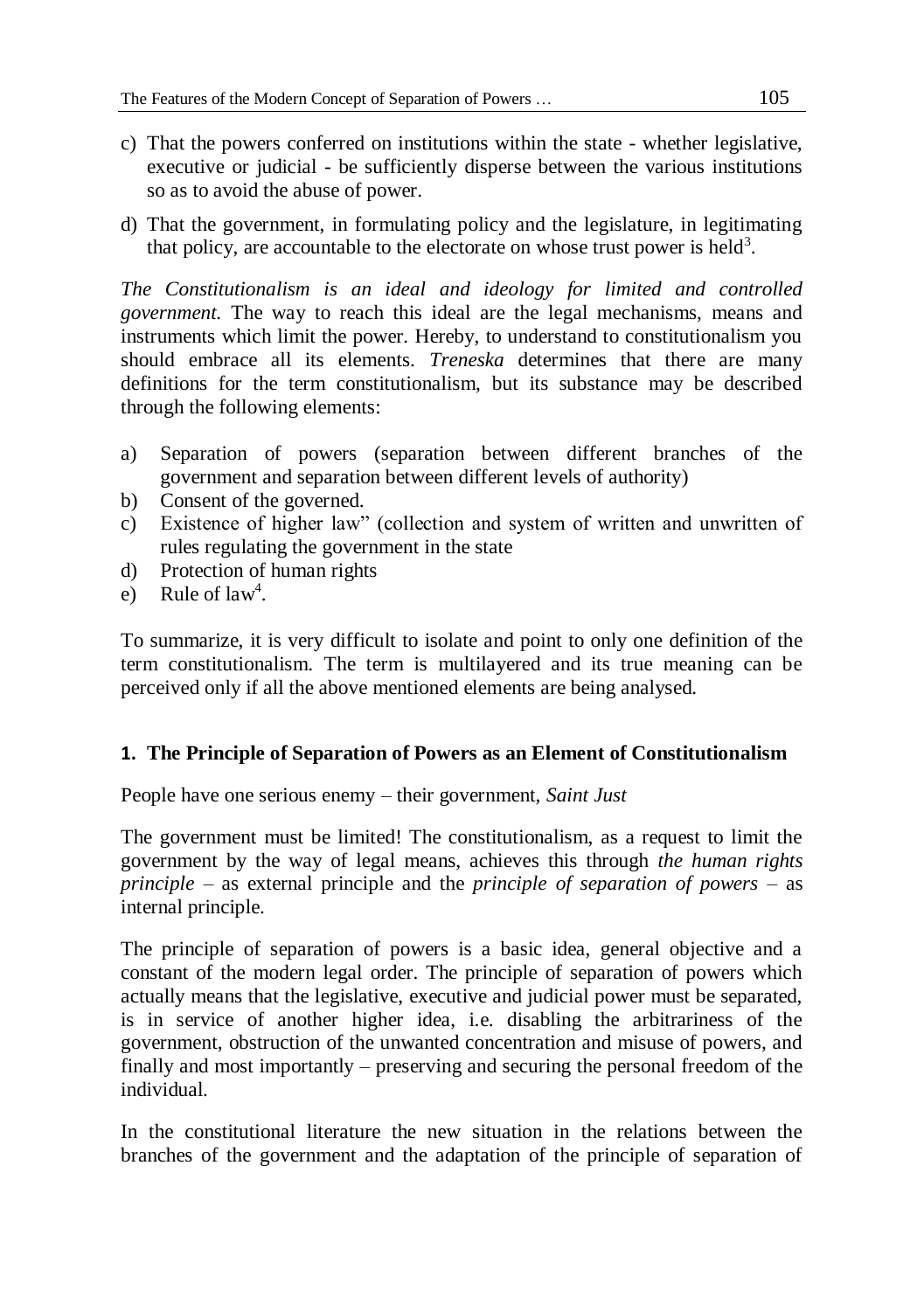powers to the new circumstances, is known as contemporary constitutionalism. *The "tectonic" shift of the focus of decision making towards the legislative – executive – judicial power, and the unhidden and manifested will, ambition and activity of the courts to control the action of political authorities is its feature*. So, although it has been emphasised that "to appoint the judges to be last and ultimate arbiter of all constitutional matters, as an extremely dangerous doctrine which may lead to despotism and oligarchy", the final conclusion is that the judicial supremacy is the new form of control of the constitutionality of the laws (judicial review).

The principle of separation of powers should not be absolute since it experiences a kind of evolution in the modern country. It seems that the principle of separation of powers modelled according to the ideas of Locke and Montesquieu was not immune to the modern trends of the constitutionalism. The feeling that the principle loses its romantic and authentic part, becomes stronger. It seems that the trends of equipoise of the executive power according to the will of the citizens transposed into the legislator are more and more oriented towards the constitutional courts. Today the fear of "*new separation of powers*" as a doctrine that provides possibility for secure positioning of the courts in the process of policy creation, is more justifiable.

## **3.***Judicial Supremacy* **and** *Judicial Paramontcy***, Elements of Modern Constitutionalism or Symbol of the Pathology of ,,The New Separation of Powers"**

In terms of the Kelsen's (Austrian) model of control of constitutionality of acts, it seems that the dilemma of the incompatibility of the control of the constitutionality by the constitutional court with the principle of separation of powers does not exist at all. Namely, if we take into account that the constitutional courts have clear constitutional position in the system of organisation of powers, which precisely separates them from the regular judiciary system, it seems that there is no violation of the above-mentioned principle. On the other hand, driven by the fact that the constitutional courts are not actual law makers and do not lay down the new rules of behaviour in the same way as the legislator, it can be concluded that this model of control of constitutionality removed the threat of direct intervention of the courts in the legislation area.

All of the abovementioned refutes the arguments of the authors who, referring to the principle of separation of powers, criticise the control of the constitutionality by the constitutional courts. Thus, frequently emphasised view of Karl Schmitt that the above-mentioned principle implies restraint of the judicial power of any interference and meddling in the work of the legislator, is relativised with Hans Kelsen's argument according to which "the idea of separation of powers to different bodies is realised not so much for their mutual isolation, but for their mutual control" . In the context of the above-mentioned, there are also the claims that the constitutional courts competent to perform cassation of laws have their own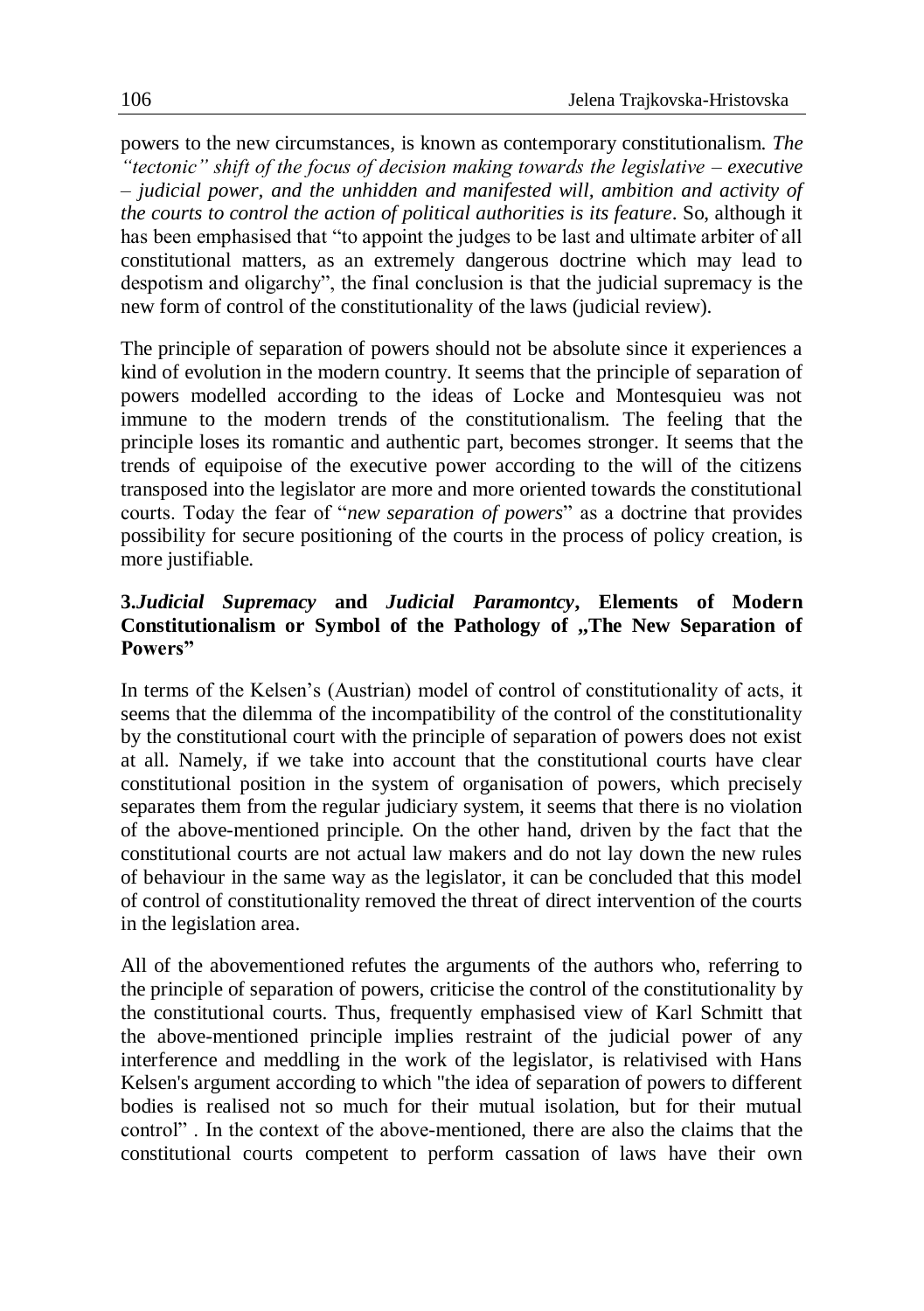grounds and justification in the principle of separation of powers, disabling the horizontal concentration of powers.

Unlike the Kelsen's (European) model of control of the constitutionality, the USA model of control of constitutionality faced at the very beginning the dilemma of his relation with the principle of separation of powers. It seems that the American authors are not concerned by the constantly present views on the incompatibility of the control of the constitutionality with the principle of separation of powers, primarily modelled according to Locke and Montesquieu in the same manner as the possibility for appearance of the "new separation of powers".

"The new separation of powers" is advocated by the resent constitutionalism, and the juristocracy and the court activism are its features. Namely, the historical facts that USA had periods when "the weakest" branch in the system of power simultaneously was the strongest court recorded in history will motivate the academic community to promote the modes and mechanisms for this condition to be avoided. This modern "pathology" of the system and efforts for its avoidance will become "academic obsession" of the 20th century in a certain manner.

The American constitutionalists, especially contemporaries, still try to find most adequate modus by which they will justify the position of the Supreme Court of the United States in the system, in relation to its competence to refuse the application of the unconstitutional laws. Finally, the conclusions of Leonard W. Levy on "the question was there genuine and original intention for introducing control of constitutionality, as well as whether the court should have authorisation to interpret "mischievous" phrases of the Constitution, which will result in "judicial supremacy," "judicial policy-making," or "judicial legislation", nowadays cause the literature for the Supreme Court of the United States to reflect the "raging bull" principle.<sup>5</sup>

Namely, in its simplified form, the issue of judicial supremacy comes down to the question: *Do the judges have legitimacy to decide on the constitutionality of the*  laws and Do the representatives of the citizens have the authorisation to adopt *certain act with concrete contents which is not in compliance with the constitution, having in mind "we the people" is a source of the political power*. In this manner, trying to explain the mystical function of the Supreme Court of the United States, succeeded more from the political manoeuvring than the legal elaboration of the judgement *Marbury v. Medison* from 1803, *A*. *Bickel* states the anecdote about a French gentlemen who stated that it is great to breath in "the sweet air of legitimacy" at the port of New York, not knowing that what he breathes in is the breath of the Supreme Court of the United States<sup>6</sup>. Finally, as *Graglia Lino* concludes, regardless of whether it is about social political engineering or conservative judicial activism, the final effect is that the fundamental rights of the citizens are not decided by voting in the authority representing the will of the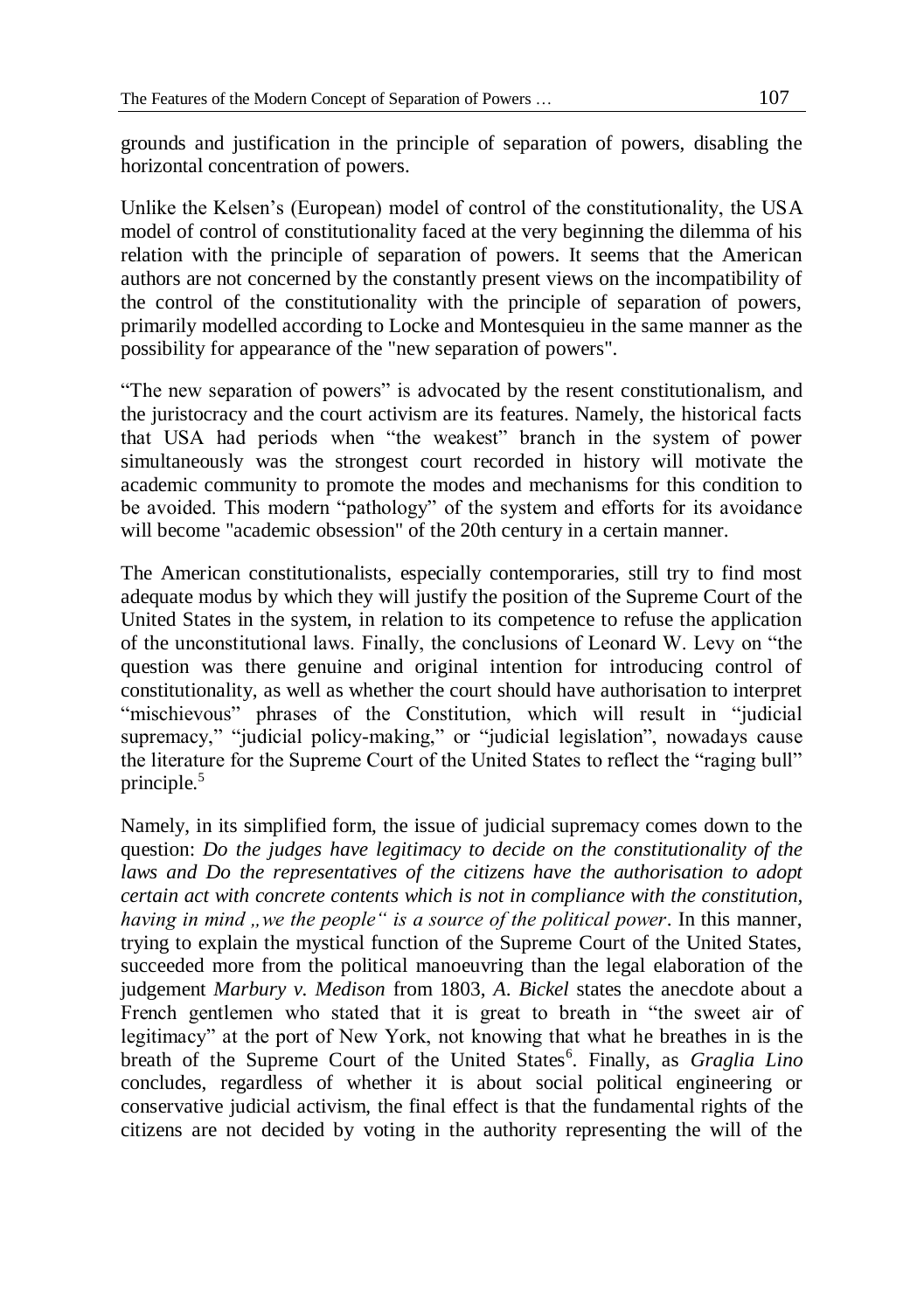citizens, but they depend on the beliefs and the result of the decision making by persons are not elected by the citizens<sup>7</sup>.

The fear of idealising *"the brave new world"*, where the chronic commitment to the majority rule, conviction and belief that the majority will not violate the rights of the minority, the conviction that the citizens will demonstrate the behaviour capacity which will correct the made mistakes, encouraged Bickel and the modern constitutional-legal theory, to look for the exit of what has transferred the courts in the *"top of the mountain"* in the manners "to reconcile the judicial control of the constitutionality with the rule by the people, i.e. the will of the legislative body".

#### **3.1 Theoretical Justification of the Judicial Supremacy Institute**

Although it is a stumbling block of the constitutionalism, today the judicial supremacy is a reality and generally accepted phenomenon. The American authors from *A. Bickel*, *Ackermman*, *Tushnet*, *Crowe, Green* to *Lipkin* have extremely critical view towards this "constitutional deviation", however they accept it as existing, trying to find mechanisms through which the will of the citizens will be reflected in the court decisions. So "the judicial aristocracy" or "juristocracy", unfamiliar phenomenon for most of the citizens, is the centre of the power whose decisions regarding the significance of the Constitution are being superior and are greater legal force that the decisions of the other branches of government directly elected by the citizens. The transformation of the self-government principle upon the rule of the elite, on the one hand, the rule of a group which has not been elected by the citizens, which is not responsible before any single entity, and judges with non-limited terms of office is final effect of this.

However, although diagnosed as a "*pathology of the system*", it seems that the US scientific community is not ready to propose fundamental changes in the system, so today the judicial supremacy, as a replacement for the judicial control of the constitutionality, is considered as the guardian of the Constitution, guardian of the individual rights and guardian of the rights of the minorities. These are basically the values of which no one wants to give up, no matter how much the ambition of the judicial power and its involvement in the political gaps is being criticised. The Constitutional literature in the USA leaves an impression that the judicial activism is the price which is willingly paid in order to keep the values which the constitution protects and is based on.

Today, the science has several basic premises which are the starting point in the attempt to defend the need of judicial supremacy.

**The first premise** is the claim that *the Court is the guardian of the constitution, and the judges are portrayed as their promoters and protectors*. The basis for the claim that the judges are the guardians of the constitution, with the task to set up the new directions and trends of system development, has its roots in the notions,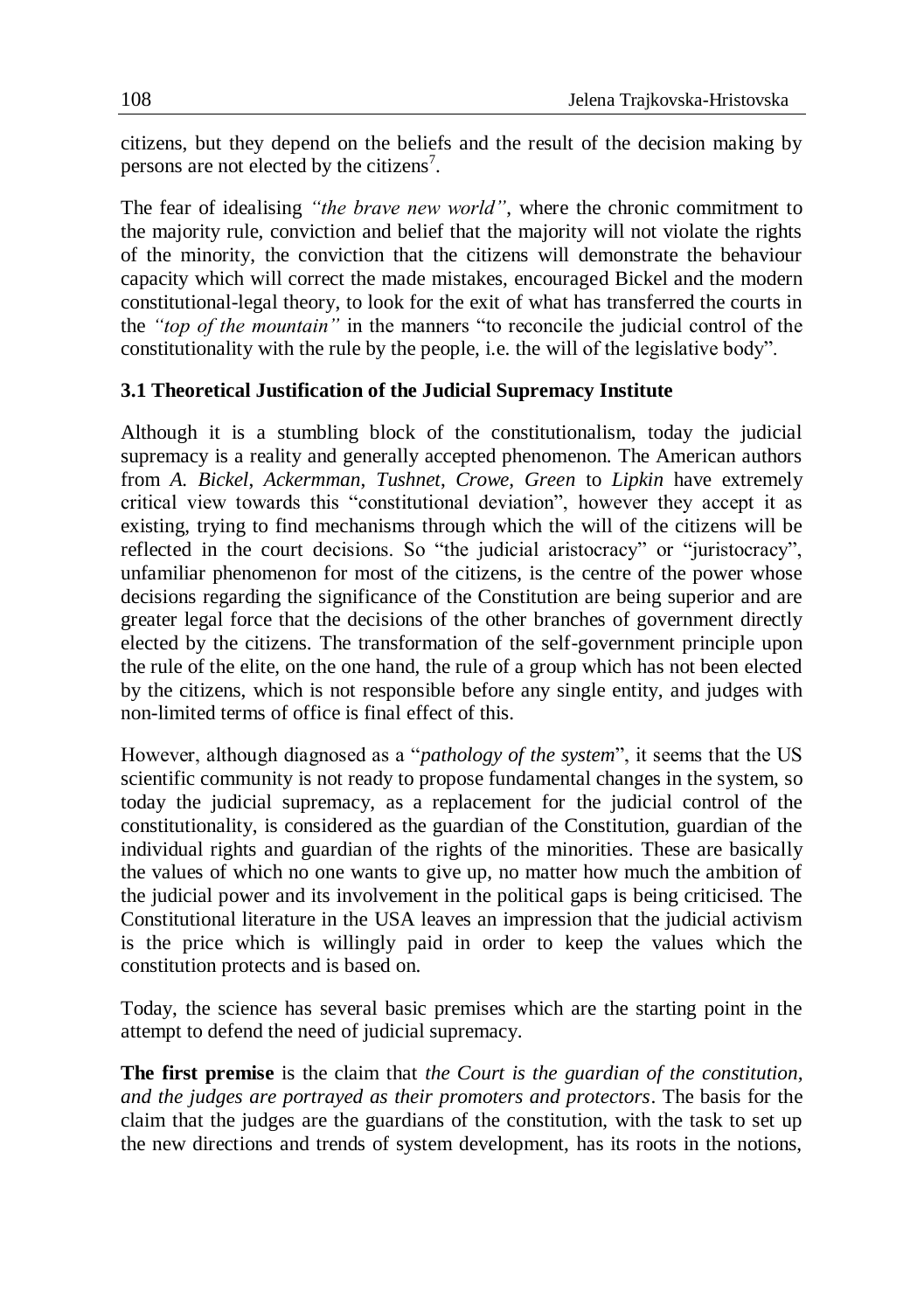ideas and proposals of the "founding fathers". The following perceptions are in the essence of this thesis:

- the branches of the government elected by the citizens to adopt and apply laws with which the state policies should be implemented;
- the laws must be in compliance with the constitution as highest law;
- $\blacksquare$  there must be a branch of the government which will take care for the respect of the principle of constitutional supremacy ;
- independent judiciary as special branch of the government is designed to conduct the so-called protective role.
- .

In the context of the above-mentioned it must be emphasised that the "protective role of the judiciary is the core of the judicial supremacy". It puts the Court in the centre of the constitutionalism in USA since it should protect the constitutional document and provide difference between the hierarchically higher and hierarchically subordinate act.

If we begin from the assumption that the adopted law is always a result of negotiations and compromise and that in it essence it is a concentrated expression of risky political views, it is understandable that it cannot be expected from the legislation to take care principally of its constitutionality. Therefore, the court is assessed for the most adequate "constitutional stakeholder" which, when there is an issue about the constitutionality of the law, should make an assessment if the other branches of the government are within the frames of the established constitutional limits.

However, although the basis of the so-called *judicial supremacy* as a replacement for *judicial review* is in the abovementioned thesis, the following questions remain: *if the control of constitutionality of laws by all courts is the appropriate mechanism for protection of the constitution.* 

**The second premise** for theoretical defence of the judicial supremacy is *the need of protection of the rights and freedoms of the citizens*. This premise is supported by the claim that only the court can decide whether the reached compromises in the legislative body translated into the adopted act violate the rights of the citizens. Namely, when the branches of the government, elected by the majority of citizens, are responsible for the interpretation of the constitutional norms, the rights and freedoms of citizens could be subject of constant violation because the individual rights are created to protect the individual against the thoughtlessness of the majority. Thus, the protection of the rights of the individual is a value to which it appears that the judiciary is traditionally inclined.

**The third premise** which is given to finally draw a conclusion that the phenomenon of judicial supremacy is justifiable, even desirable, is the thesis that *the independence and sovereignty of the judiciary per se is a democratic value*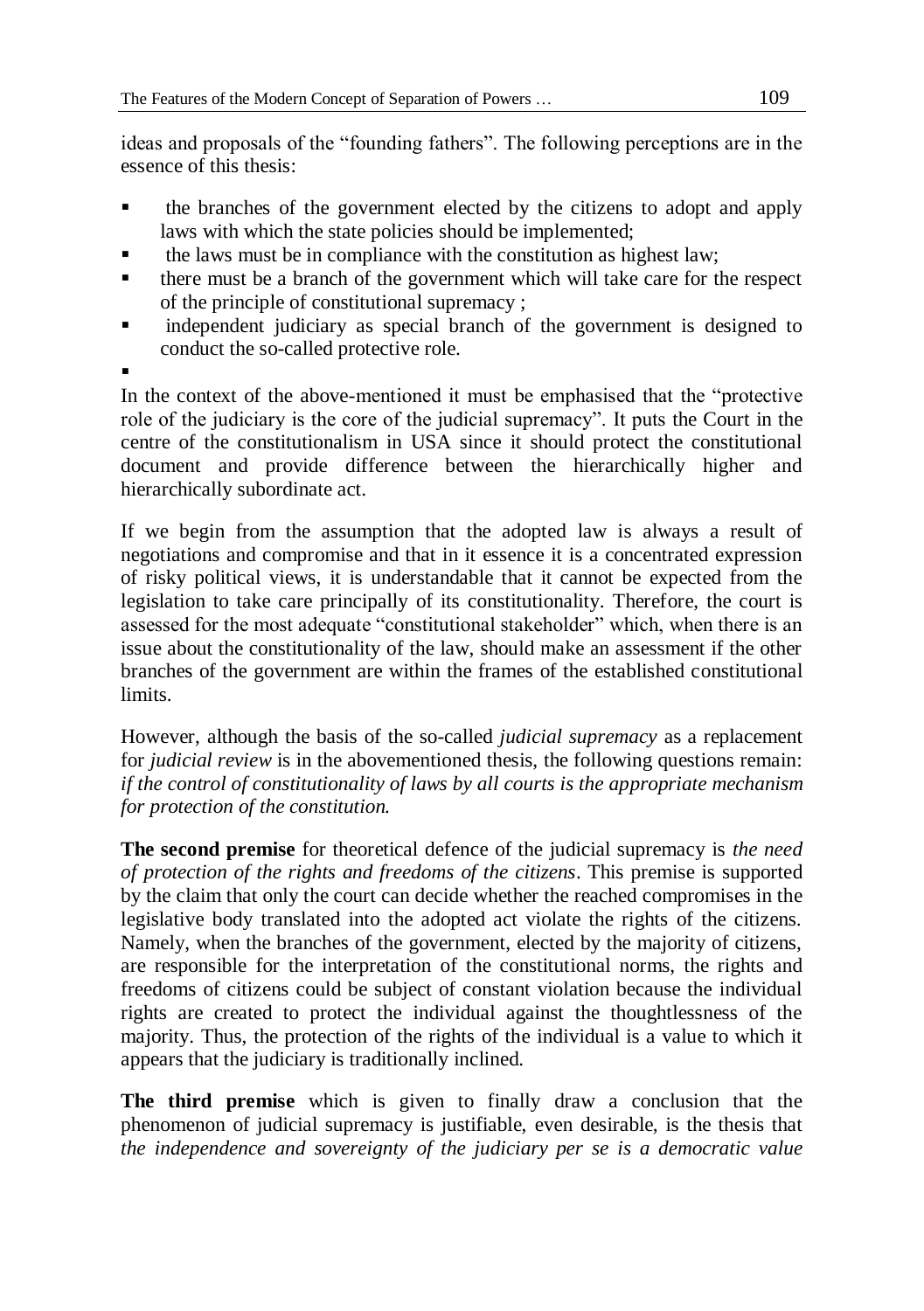*which only makes the judiciary an only option to conduct the control of the constitutionality of the laws.* The given thesis is confirmed by a number of arguments:

- The principle of separation of powers provides for independence of the judicial power from the other branches of the government, except when the Constitution itself makes an exception;
- The lack of independent judiciary endangers the commitment of the principle of rule of law;
- Finally, in order for the judges to say what is right and what is wrong, and to try to reach the justice as a value with their decisions, they must be independent when deciding.

However, the abovementioned premise on the independent court function per se and in cumulation with the aforementioned is only a principle response to the question what entity could appear as a guardian of the constitution and the constitutional norms. It is not appropriate response to the question why the judges who are not elected by the citizens would be included in the political decision making and why should they openly manifest their ambition of co-legislator or third legislative body.

## **3.2 The Principle of Separation of Powers and Alexander Bickel Theory of Prudence**

The American constitutionalism is characterised by pluralism of legal philosophies, and the abovementioned difference is also reflected on the judicial activism as component part of the American constitutionality. The c*oncept of judicial supremacy and its contradiction with the principle of separation* of powers is what causes the problem. Thus, the fact that the decisions of the Supreme Court, which are adopted by the judges not elected by the citizens, are additionally occurring the issue how much the institute of judicial control of the constitutionality corresponds to the traditional idea of separation of powers, from the aspect of limitation and the mutual control of all branches of the government. Therefore, it seems that the task of the constitutional and legal science becomes even more difficult, not only because it needs to explain the legal basis of the so-called judicial review, but also due to the fact that it should find a modus to settle the abovementioned institute with the principle of rule of people, i.e. the rule of the legislative body.

The Bickel "theory on counter majoritarian difficulty", based on Hamilton's thesis "that compared to all state branches, the judiciary is the weakest branch", is only one attempt to justify the Supreme Court as guardian of Constitution. The emphasis of the political function of the Supreme Court of United States has central position in Bickel's theory of judicial surveillance on the work of the other functions of the government. The opportunity to conduct the constitutional audit makes the court to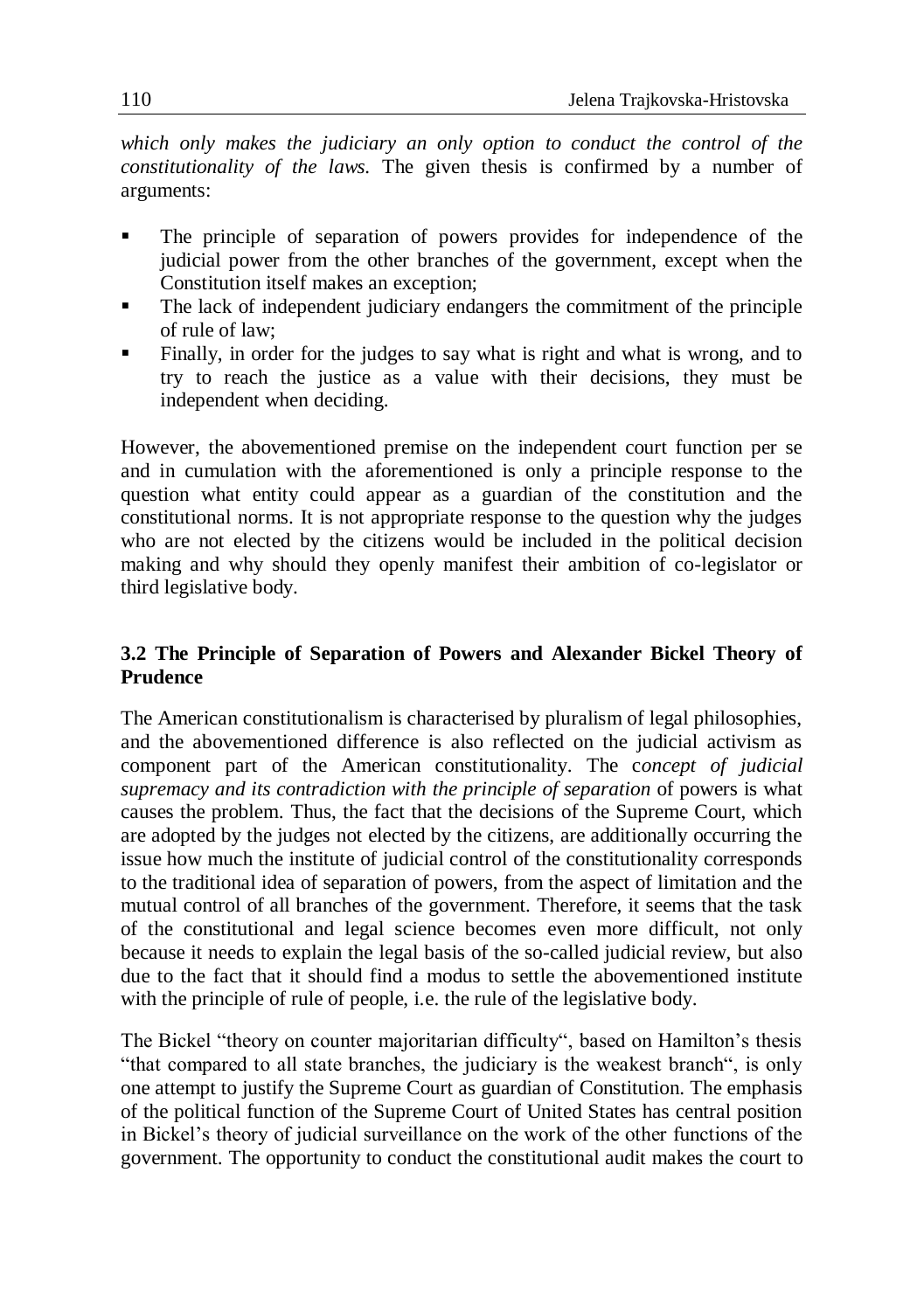act counter majoritarian. *By establishing the unconstitutionality of the laws and other acts of the legislative and executive power, the Supreme Court opposes the will of citizens' representatives in given historical moment, which ultimately means that it acts not on the behalf of the majority, but against its will. However, its* "theory on counter majoritarian difficulty" finds its justification in the argument that the court has the role to act in the capacity of a promoter and guardian of the permanent values of the system. While the legislative and executive power are interested in preserving those values, and the focus of their interest is the "immediate benefit", the court has greater responsibility since it acts on a long-term basis. He looks for the exit of the counter majoritarian difficulty, for which he admits that it is not in compliance with the "heart of the democracy" in the protection of the permanent values or as he concludes "good society is not only the one that wants to meet the immediate need of the majority but the one that intends to be a mainstay of the permanent social values and their realisation"<sup>8</sup>. In this manner he admits that the role of the court, even when its decisions have not been in accordance with the will of the majority, is to protect the rights and the interests of the individuals which finally represents a permanent system value. Therefore, "if the Constitution is a symbol of the nation, its continuity, unity and common objective, the role of the court is to objectify that symbol". However, all of the

above-mentioned does not solve the dilemma and the tension for the relation of the court with the other branches. In the context of this conflict, Bickel emphasised that the solution should be looked in the "passive virtues" of the court and the need for self-restrain from the decision making without previous estimation of the concrete situation and all circumstances related to the case. As a variation of the self-restrain doctrine, *the passive virtue* essentially means restrain from the decision making in situations when the court estimates that the social conditions are not yet appropriate for its act. Therefore *Antony T. Kronman* states that "the most important element of the Bickel philosophy and the key to understanding of his entire opus is his belief in the *value of the thoughtfulness and carefulness as political and judicial virtue*" 9 . Although frequently criticised, and on the basis that it cannot be expected for the court to be asked to intervene only when its product is socially desirable, and especially due to the fear of the appearance of the "social imperialism", it seems that the Bickel's theory mobilised the academic community in USA to focus its study on the so-called "the new separation of powers".

The new separation of powers, as new condition in the relations between the branches of the government, essentially implies to a situation in which the courts determine or redefine the limits of actions by the other branches of government on the behalf of the constitutional principles. In this manner, *Ackerman* recognises that the system cannot be pictured without an institution that would perform the control of the constitutionality since its absence would "generate cynicism at the very thought the citizens to give them directions of taking actions to their representatives, and then to expect them not to meet them". However, he will establish that the creation of such institution is not a simple task and that it is determined by cumulated sociological, historical and legal factors on one side, and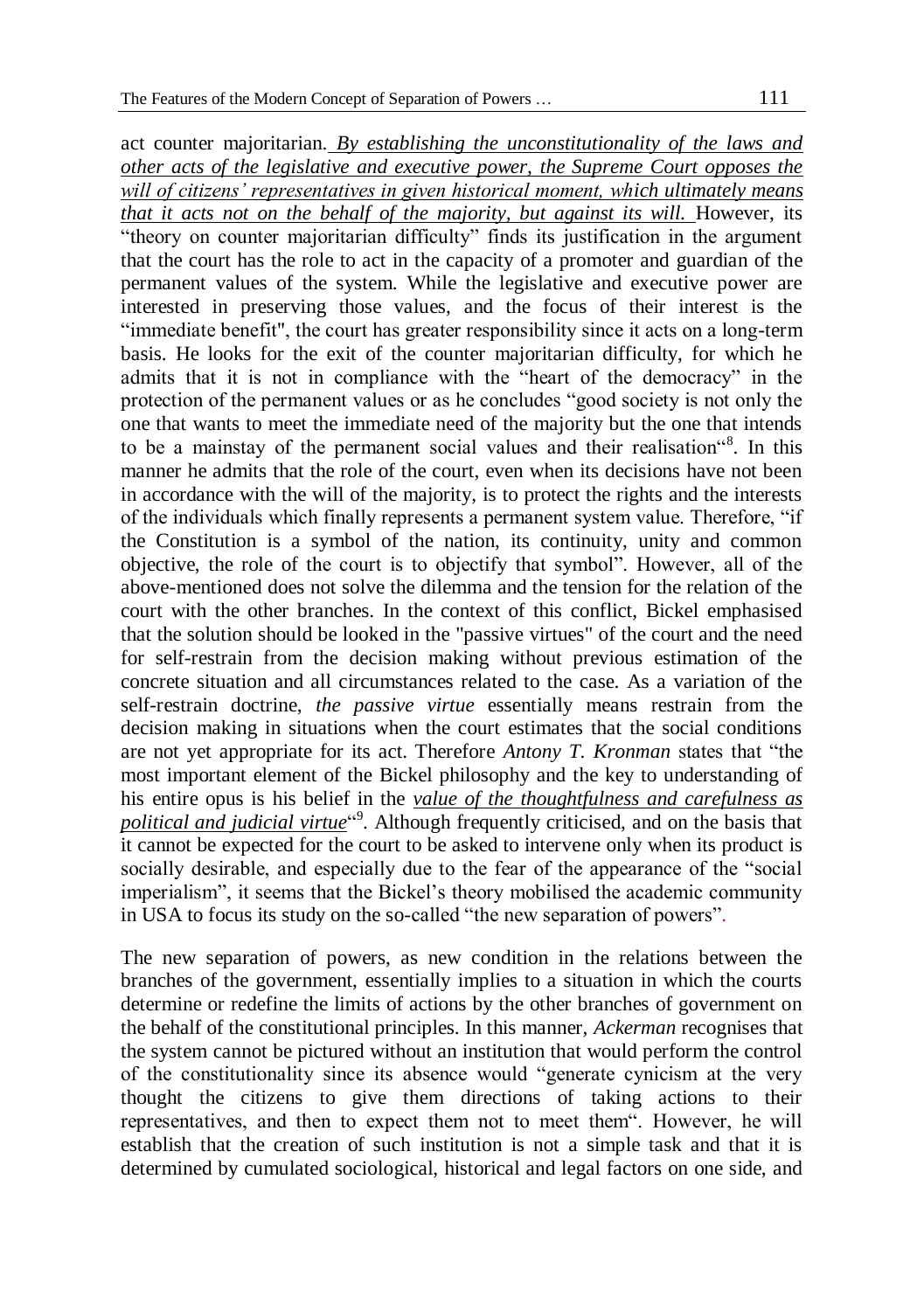the capacity of the constitutor and the general constitutional engineering on the other side. The dilemma set by A. Bickel in the 1960s and which is based on the thesis that "when the Supreme Court declares the law or the act of the elected executive power as unconstitutional, it disables the will of the representatives of the citizens – it performs control not on the behalf of the majority, but against it", will inspire Ackerman to look for the exit of the enchanted circle in the so-called constitutional dualism. His constitutional dualism is composed of the continuous policy in which the citizens are not included and are relatively unengaged, so the process of decision making is left to their representatives i.e. legislative body on the one side and the constitutional policy on the other side in which there is intensive mobilisation of the citizens since the result of it is creation of the higher law i.e. adoption of the new constitutional principles. According to him, the control by the court is not an undemocratic phenomenon, as many will explain it, but an institute which will guard the interests of the citizens as far as "*We the people*" are not being reengaged in the constitutional policy.

Led by the above-mentioned we conclude that the American constitutional and legal theory from "*The Federalist Papers"* to the works of Bickel and Ackerman still faces the bitter feeling that there is something radically wrong with the judicial control of the constitutionality and that it violates the theory of separation of powers. This thesis still "tickles" the American legal doctrine, although the justifycation of the principle of separation of powers and its complete compatibility with the judicial control of the constitutionality is in the works of the "founding fathers".

## **2. "The Doctrinal Concept of Unconstitutionality of the Constitutional Law" – Transformation of the Courts into Guardians of the Constitution and Constitutional Values or Plunging into the "Hemingway's Garden of Eden"**

In terms of the constitutional and judicial literacy the view that the constitutional acts and the constitutional amendments may be subject to a review of the constitutionality is very interesting. It seems that the answer to this question directly affects the modelling of the concept of separation of powers. This is because the especially careful adoption of the modern concepts of the constitutional norms brings into question the manner of implementation of the classical concept of separation of powers in the system. Thus, one theoretical perspective defends the thesis that the constitutional acts and constitutional amendments, having in mind the fact that they regulate materia constitutionis and according to it have the same legal power with the constitution, cannot be subjected to a review of constitutionality. The abovementioned theoretical perspective rigidly keeps to Kelsen's doctrine of levels in the law (Stuffentheorie) and provides for the possibility for a review of the constitutionality of the lower level legal norms compared to those of higher level. The above-mentioned is a theoretical basis for the traditional implementation of the constitutional and judicial control of the constitutionality of the legal acts. On the other hand, a wider theoretical perspective represents the thesis that in order to realise a protection of the established order in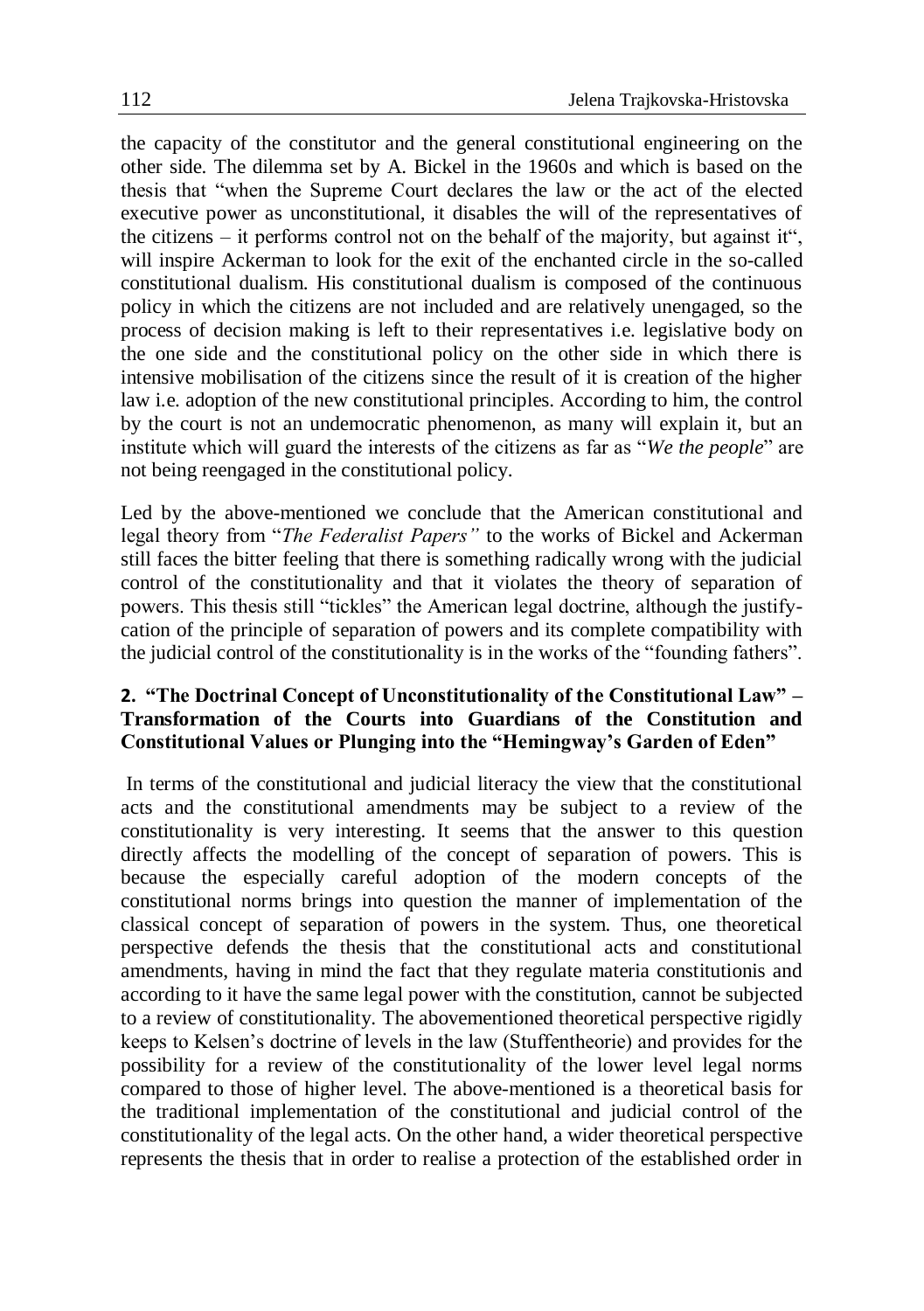the true sense of the word, the constitutional court can evaluate the constitutionality of both constitutional acts and constitutional amendments. The doctrinal concept of *unconstitutionality of the constitutional law* is based on the perspective that all legal norms can be subject to control of the constitutionality solely in order to protect the values and the principles which the constitution appreciates as fundamental. In modern times, the concept of "fundamental constitutionality" is also marked as "absolute entrenching" whose task is to provide protection of the "spirit of the constitution" . Kelsen's perspective according to which the constitution may prohibit the laws to have certain contents, therefore the legislator cannot adopt a law, even a constitutional provision which would have such contents, is the theoretical basis for the above-mentioned modern doctrine in the constitutional and judicial literature. Thus, the prohibition on change of the form of government or the prohibition on change of the democratic order with constitutional laws directly binds the legislator and does not leave a space for manoeuvring and eventual adoption of constitutional acts or amendments which would be contrary to the above-mentioned prohibitions. The above-mentioned "eternity clauses" or "eternity guarantee" can be interpreted as a presumption for conducting the assessment of the material constitutionality of the legal acts, i.e. presumption for the so-called unconstitutionality of the constitutional norms.

However, the doctrine of unconstitutionality of constitutional norms is primarily related to the review of the material constitutionality, not the formal one. Although the above-mentioned doctrinal concept (verfassungswidrigen Verfassungsrechts) has its origins in the Constitution of Norway from 1814, it has also been established and maintained as a practice of the Federal Constitutional Court in Germany. Nor the Basic Law nor the Federal Law on Constitutional Court contain provisions which expressis verbis provide authorisation to the Federal Constitutional Court to perform control of the constitutionality of the constitutional norms. The Federal Constitutional Court of Germany believes that the constitutional norms are subject to control of constitutionality solely because no constitutional norm should be out of the context and interpreted independently. Namely, in the explanation of the first decision from 1951 (Südweststaat-Streit), the Federal Court of Germany laid the foundations of the *doctrine of unconstitutionality of the constitutional norms* and emphasised that the individual constitutional provision cannot be isolated and interpreted individually because the constitution has internal unity and the importance of the single part is related to the importance of all other parts and the unity as general. *There are constitutional principles which are basic and which are reflection of the law in such amount that they have an advantage over the constitution and also oblige the constitutor.* Two years later, the doctrine was amended by the view that when one of the norms of the basic law will exceed the limits of the principles of fairness and over the positive law, the Federal Constitutional Court will be obliged to abolish this constitutional norm.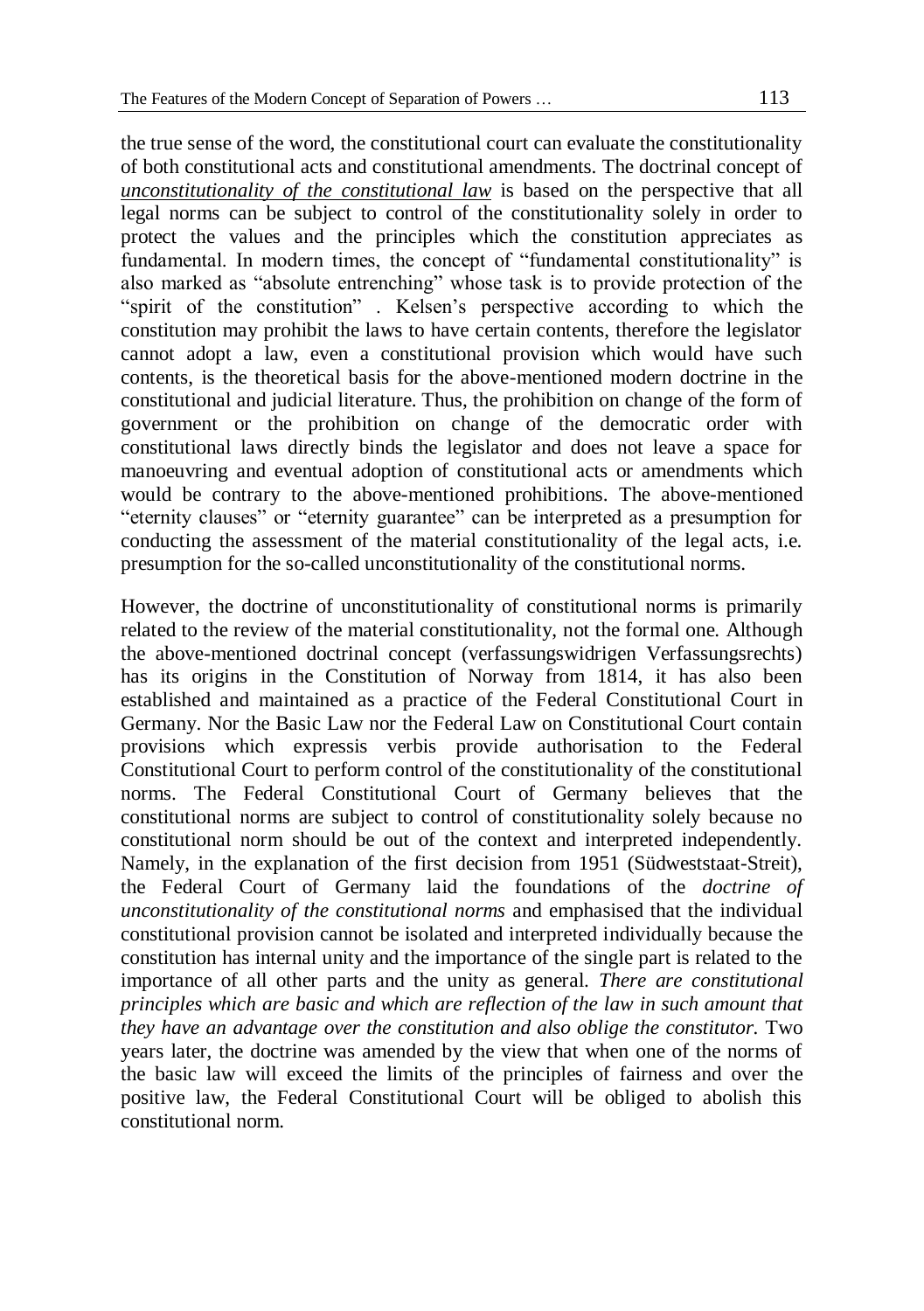The doctrine of unconstitutionality of the constitutional norms was also established by the Constitutional Court of the Czech Republic through its practice, although the Constitution does not explicitly provide for such power. The Constitutional Court put the constitutional acts category under the category of acts and estimated that they are also a subject to control of constitutionality. Namely, in 2009, the Court believed that the exclusion of the review of the constitutionality of the constitutional acts from the competence of the Constitutional Court would completely eliminate its role as guardian of the constitutionality.

Finally, it must be pointed out that the implementation of this modern doctrinal concept represents powerful tool in the possession of the constitutional courts and for the use of which a capacity and so-called passive virtue are needed. The introduction of such practice hides the danger of transforming the constitutional courts into hidden constitutors and the possibility to practice enhanced judicial activism under the veil of the terms such as "symbolic constitution", "living constitution" or "constitution behind the constitution". Therefore, the implementtation of this doctrinal concept by the constitutional courts implies well explained and elaborated decisions which will make evident the determination of the Court to preserve "the spirit of constitutionality" on the one hand, as well as consistent observance of the principle of separation of powers as powerful mechanism of the constitutionalism on the other hand.

# **5.Conclusion**

*The Constitutionalism is an ideal and ideology for limited and controlled government.* The legal mechanisms, means and instruments which limit the power are the way to reach this ideal. The constitutionalism, as request for limited power with legal means, achieves this through *the human rights principle* – as external principle and the *principle of separation of powers* – as internal principle.

The principle of separation of powers is a basic idea, general objective and a constant of the modern legal order. The principle of separation of powers which actually means that the legislative, executive and judicial power must be separated, is in service of another higher idea, i.e. disabling the arbitrariness of the government, obstruction of the unwanted concentration and misuse of powers, and finally and most importantly – preserving and securing the personal freedom of the individual.

The principle of separation of powers should not be made absolute. In the contemporary political systems the principle is experiencing a kind of evolution. It seems that the principle of separation of powers modelled according to the ideas of Locke and Montesquieu was not immune to the modern trends of the constitutionalism. The feeling, that the principle loses part of the romantic and authentic feature, becomes stronger. It seems that the trends of equipoise of the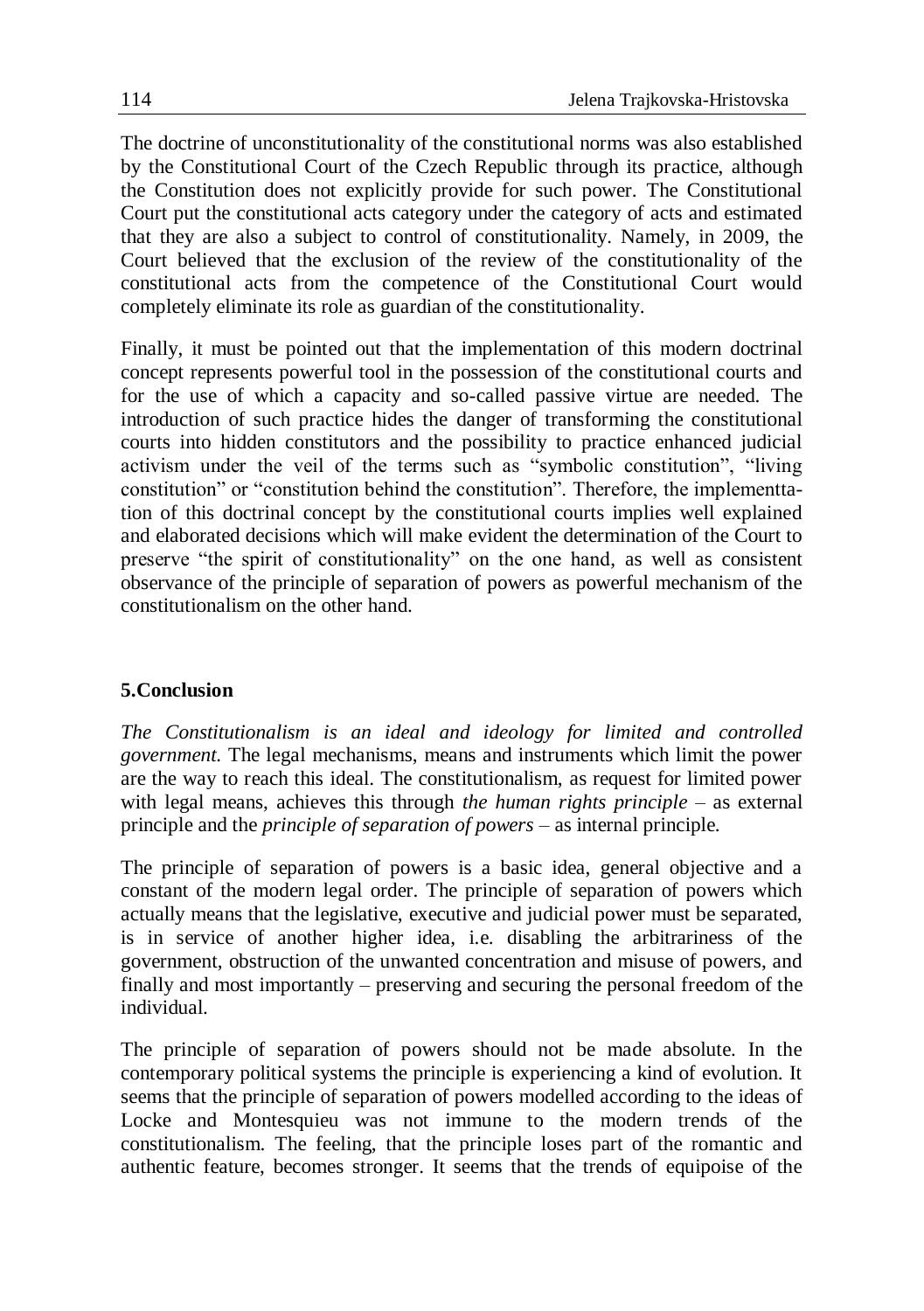executive power according to the will of the citizens transposed into the legislator are more and more oriented towards the constitutional courts. Today the fear of "*new separation of powers*" which provided a possibility for secure positioning of the courts in the process of policy creation is more justifiable.

"The new separation of powers" is advocated by the resent constitutionalism, so the juristocracy and the court activism are its features. The new separation of power, as new condition in the relations between the branches of the state power, essentially implies to a situation in which the courts determine or redefine the limits of actions by the other branches of the government on the behalf of the constitutional principles. The fear of "a brave new world", which skilfully intertwines the judicial activism and judicial paramontcy vs. the citizen as a source of the political legitimacy, appears to be completely justified. The contemporary concept of the new separation of powers in the recent constitutionalism carries, like a shadow, the threat to transform the principle in its own opposite. The new separation of powers provides exceptional position of the courts in the system of organisation of powers. The abovementioned positioning has not been expressis verbis constitutionally established, its roots are in the practice of decision making which the courts foster and through which they are actively included in the process of policies making. In seems that the interpretation of the "mischievous phrases" of the constitution, by introducing concepts for ,,symbolic constitution" and ,,constitution behind a constitution" on one hand, and the introduction of the doctrine for review of the constitutionality of the constitutional norms on other, overhangs the concept of separation of powers as The Sword of Leviathan.

Finally, the dilemma whether "the New Separation of Powers", as an element of the constitutionalism, is ,,The new garden of Eden" or "The dark side of the moon" remains open.

#### **References and notes:**

Carla M. Zoethout and Piet J. Boon. Defining constitutionalism and democracy: an introduction p. [5.http://www.ancl](http://www.ancl-radc.org.za/sites/default/files/Constitutionalism)[radc.org.za/sites/default/files/Constitutionalism%20](http://www.ancl-radc.org.za/sites/default/files/Constitutionalism) in%20Africa%20pgs%201- 17.pdf

Treneska -Deskoska Renata. Constitutionalism. Skopje. 2015. p. 3

Barnett Hilaire. Constitutional and Administrative Law. Routledge Cavendish. 2006. p.5 Treneska -Deskoska Renata. Constitutionalism. Skopje. 2015. p. 4

- *Judicial Review, History, And Democracy: An Introduction.*Leonard W. Levy. Стр.1 *staffweb.wilkes.edu/kyle.kreider/Levy.doc*
- Alexander Bickel. *The Least Dangerous Branch The Supreme Court at the Bar of Politics.* Yale University Press. 1986. P.29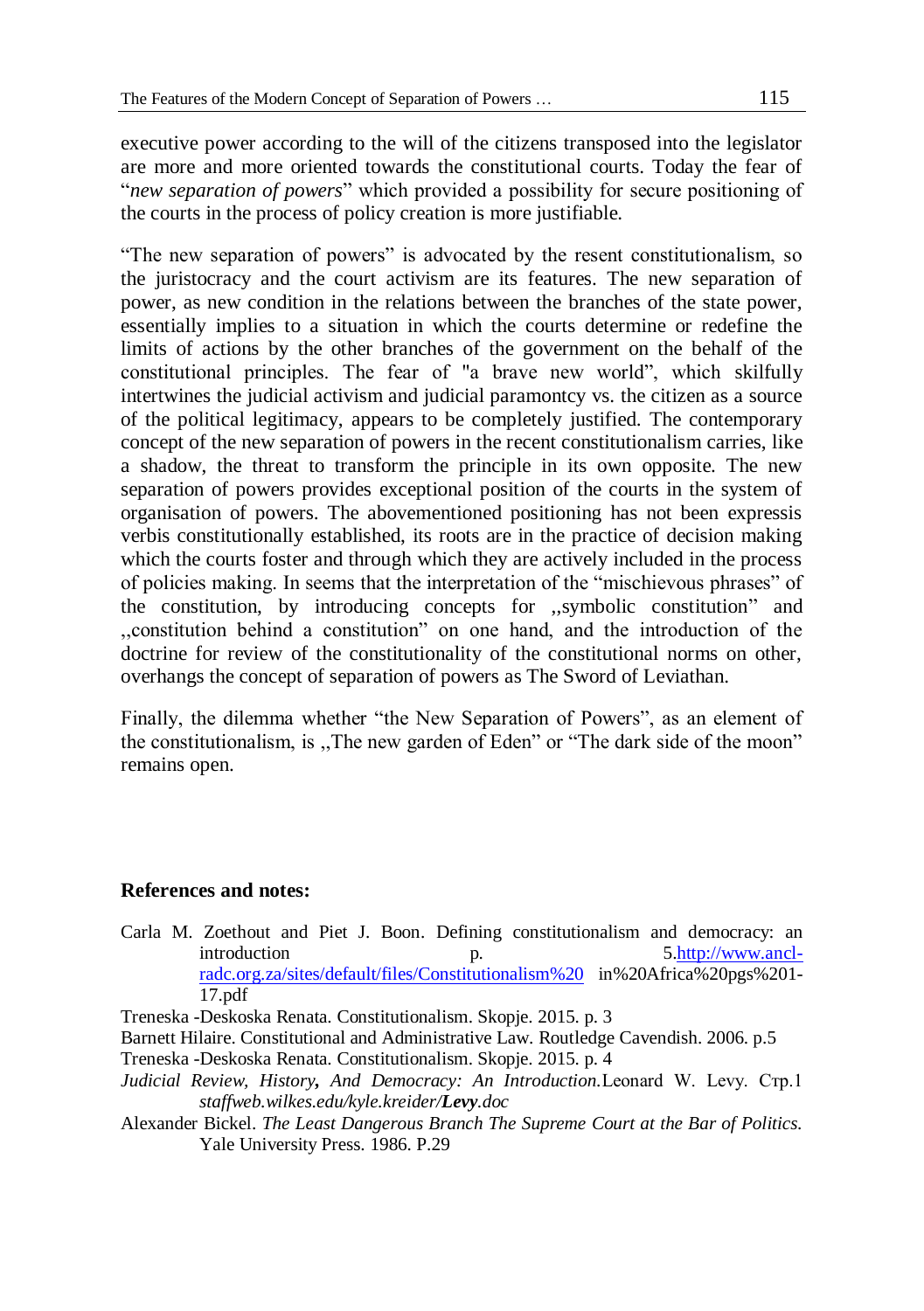- Graglia Lino.A. *Its Not Constitutionalism, Its Judicial activism*. Harvard Journal of Law and Public policy.1996.vo.19.issue 2 p.293
- Alexander M.Bickel *The Least Dangerous Branch- The Supreme Court at the Bar of Politics*.. Yale University Press. 1986p.26
- Antony Townsend Kronman, *Alekxander Bickel`s Phylosophy of Prudence*. Yale Law School. Faculty Scholarship Series, paper1064. 1-1-1985.стр.4
- Agresto. J. *1984.The Supreme Court and Constitutional Democracy*. Cornell University press.
- Aharon.B. *2006. The Judge in a democracy*. Pinceton University Press.
- Andrews. W.G.1963. *Constitutions and constitutionalism.* London
- Attanasio J. B. 1984. *Everyman's Constitutional Law: A Theory of the Power of Judicial Review.* Georgetown Law Journal.
- Attanasio John B. *Everyman's Constitutional Law: A Theory of the Power of Judicial Review.* Georgetown Law Journal. 1984.
- BaumLawrence. *The Supreme Court*. Ohio State University.1992.
- Bilder Mary Sarah. *Idea or Practise A Brief Historiography of Judicial Review*. The journal of policy history, vol,20, No.12008.
- Cane Peter. *Understanding Judicial Review and its Impact. Judicial Review and Bureaucratic Impact, International and Interdisciplinari Perspectives.*  Cambridge University Press. 2004.
- Friedman B. Delamey.B.D. 2011, *Becoming Supreme: The federal foundation of Judicial Supremacy*. Columbia law review. Vol.100:2. Public law and legal theory research paperseries,no11-61.
- Green J. *2007. Giving the Constitution to the Courts.* The Yale Law Journal. Princeton University Press. New Jersey.
- Hamilton A. "*The Judges as Guardians of the Constitution*".- Federalist papers no 78
- Kelzen H. *1951. General Theory of Law and State. Belgrade.*
- Lipkin. *R.J. 2008. What`s Wrong with Judicial Supremacy? What`s Right About Judicial Review?* Widener Law School Legal Studies Reasearch Paper Series n. 08-85 vol.14:1.
- Luban. D. 1998. *Justice Holms and the Methafisics of Judicial Restraint.* Duke Law Journal. Vol.44:449.p 489 [http://scholarship.law.duke.edu/cgi/v](http://scholarship.law.duke.edu/cgi/)iewcontent.cgi? article=3270.
- McGinnis.J & Rappaport. M.B. 2009. *Ogirinal methods originalism: A NewTheory of Interpretatiot and the Case against Construction*. Northwestern University Law Review. Vol.103 no2.
- Posner.R.A .2012.*The Rice and Fall of judicial self-restraint*. California Law Review. vol.100. No3.
- Post R & Siegel R. 2004. *Popular constitutionalism, departmentalism and judicial supremacy*. Yale Law School Faculty Scholarship.paper n178.vol.92.
- Punnett R.M. 1992. *British Government and Politics. Fifth Edition*. Hampshire.
- Rawls J.2005. *A Theory of Justice.* The Belknap Press of Harvard University Press Cambridge, Massachusetts.
- Rehnquist W. H. 1976. *The Notion of a Living Constitution.* The University of Texas School of Law (lecture).
- Schauer F. 2004. *Judicial Supremacy and the Modest Constitution.* California Law Review vol.92 issue 4.
- Shapiro M, Sweet A.S. 2002. *On Law, Politics and Judicalization.* Oxford University Press.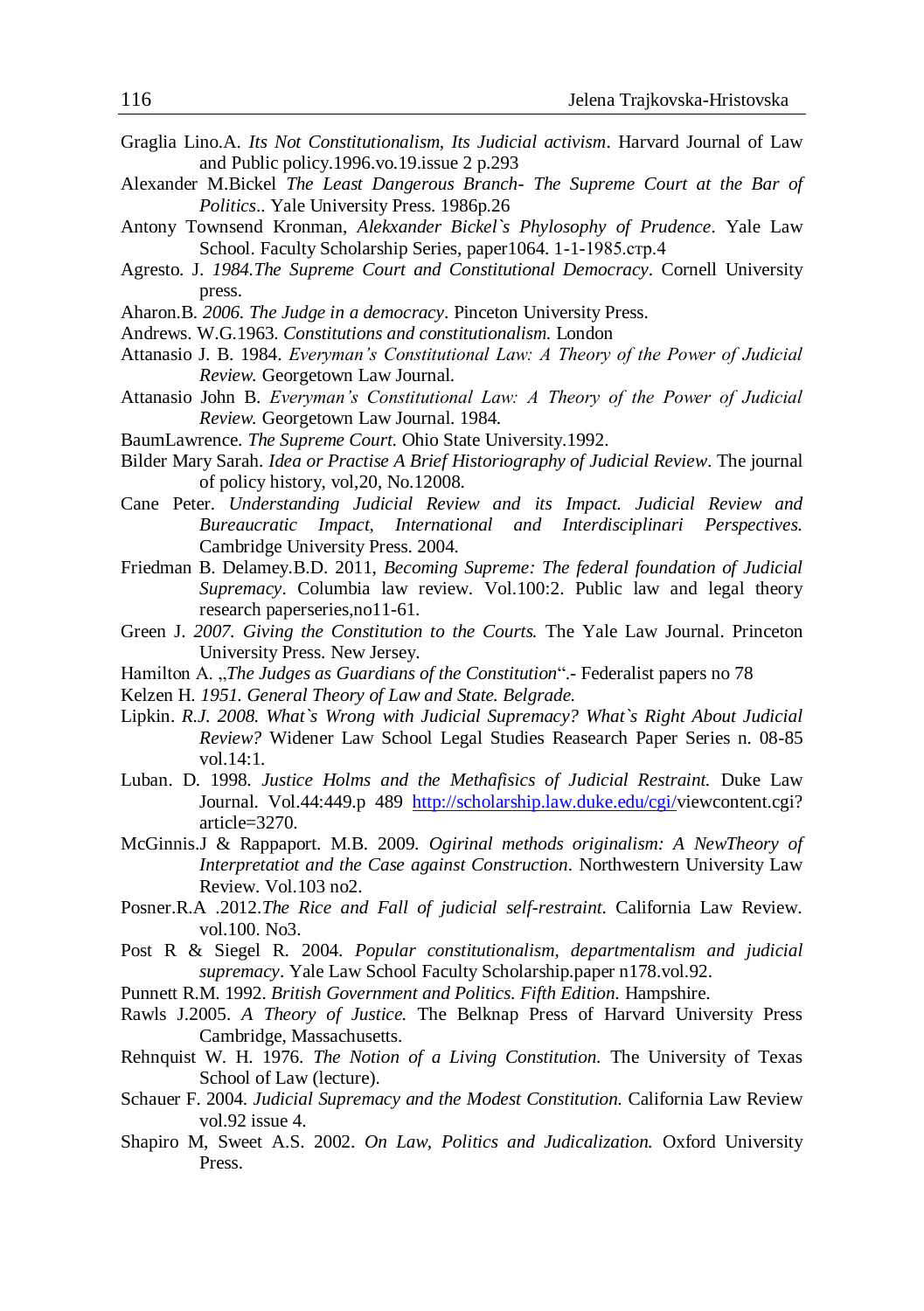- Shapiro M. 1990. *The Supreme Court from Early Burger to Early Rehnquist. The New American Political System.* The AEI Press Washington.
- Smith E. 1995. *Constitutional Justice under Old Constitutions.* Kluwer Law International. The Hague.
- Strauss D A. *The Living Consitution*. 2010.
- http://www.law.uchicago.edu/alumni/magazine/fall10/strauss
- *Susstain Cass R. 2008. Beyond Judicial Minimalism.* Harvard Public Law Working Paper No. 08-40.2008
- Swisher C B. 1965.*The Supreme Court in Modern Role.* Greenwood Press Publishers.
- Tate C. N.1992. *Comparative Јudicial Review and Public Policy: Concepts and Overview*. Greenwood press, London.
- ThayerJ.B . *The Origin and Scope of the American Doctrine of Constitutional Law*, 7HARV. L. REV. 129, 144 (1893)
- Treneska R. 2006. *Constitutionalism and Human Rights*.
- Tushnet M . 2009.*Weak Courts on Steroids: Improving Weak – Form Judicial Review.*  Texas Law Review vol.87.
- Tushnet M. 1998. *Two Versions of Judicial Supremacy.* William and Mary Law Review vol.39 issue 3.
- Whittington E.K.2007. *Originalism Within the living Constitution.* American Constitution society for law and policy paper.
- Wittevee W.J. *The Symbolic Constitution*.1993. Constitutional review Theoretical and Comparative perspectives. Boston.
- Zakrzewski W. 1083. *The Constitutional Review of Laws. Modern Constitution.*  International Association of Constitutional Law. First World Congress.